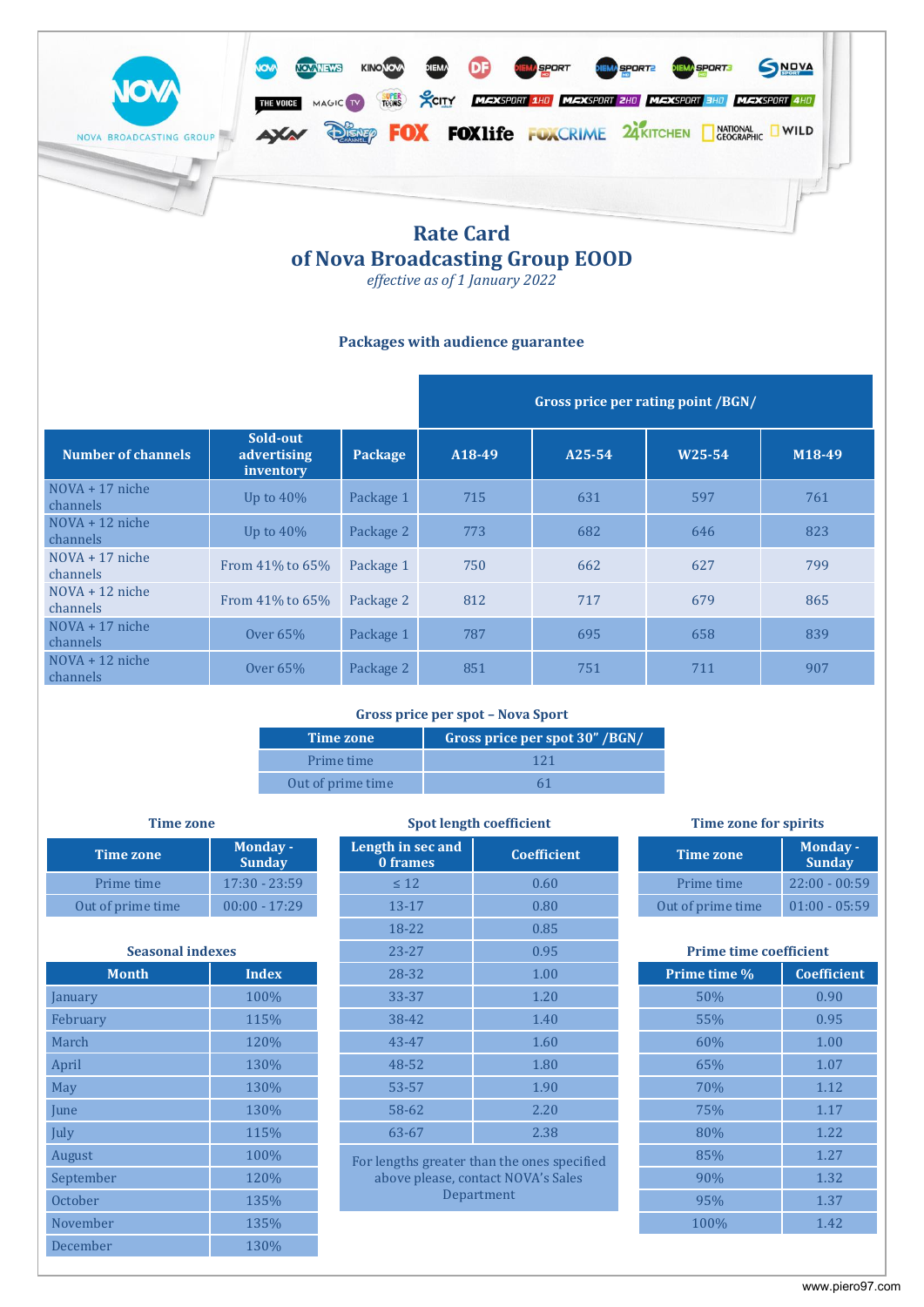

### **1. Agency discount** – 5%

### **2. Volume discount**

| <b>Net investment</b><br>1 January - 31 December 2022 / BGN/ | <b>Discount</b> |
|--------------------------------------------------------------|-----------------|
| $10,000 - 49,999$                                            | 17%             |
| $50,000 - 99,999$                                            | 22%             |
| 100,000 - 199,999                                            | 23%             |
| 200,000 - 299,999                                            | 24%             |
| 300,000 - 399,999                                            | 27%             |
| $400,000 - 499,999$                                          | 28%             |
| $500,000 - 599,999$                                          | 29%             |
| $600,000 - 699,999$                                          | 30%             |
| 700,000 - 799,999                                            | 31%             |
| 800,000 - 899,999                                            | 32%             |
| $900,000 - 1,199,999$                                        | 33%             |
| $1,200,000 - 1,499,999$                                      | 34%             |
| 1,500,000 - 1,999,999                                        | 35%             |
| $2,000,000 - 2,499,999$                                      | 36%             |
| 2,500,000 - 2,999,999                                        | 37%             |
| Over 2,999,999                                               | 38%             |

### **3. Incentive discount**

| <b>Budget growth by percentage points in</b><br>2022 compared to 2021 | <b>Discount</b> |
|-----------------------------------------------------------------------|-----------------|
| Up to $5\%$                                                           | 3%              |
| $6 - 7\%$                                                             | 6%              |
| $8 - 11\%$                                                            | 8%              |
| Over 11%                                                              |                 |

### **4. Discounts for budget split guarantee**

4.1. Discount for budget split guarantee by quarters – 3%

4.2. Discount for budget split guarantee by months – 5%

**5. Discount for increase of the investment in Alternative Advertising Forms -** subject to negotiations but not more than 5%

**6. Run by Station (RBS)** – subject to negotiations but not more than 10% *(considering the volume of the campaigns positioned by NOVA)*

**7. Combined package discount for advertising on TV and Internet –** subject to negotiations but not more than 5% of the net budget allocated for TV advertising

**8. Combined package discount for advertising on TV and Radio** – subject to negotiations but not more than 2% of the net budget allocated for TV advertising

**9. Combined package discount for advertising on TV and Print**  – subject to negotiations but not more than 1% of the net budget allocated for TV advertising

# **Additional surcharges and fees**

| 1. Two commercials in the same break                                     | 20% surcharge on<br>the<br><b>Second</b><br>commercial  |
|--------------------------------------------------------------------------|---------------------------------------------------------|
| 2. Co-advertising /additional brands/                                    | 40%<br>Up to<br>surcharge                               |
| 3. Combo advertising                                                     | 80% surcharge                                           |
| 4. Fixed first or last position in a<br>commercial break                 | 40% surcharge                                           |
| 5. Fixed second or penultimate position in<br>a commercial break         | 20% surcharge                                           |
| 6. Fixed first and last position in a<br>commercial break                | 45% surcharge on<br>both spots                          |
| 7. Fixed commercial break                                                | 15% surcharge                                           |
| 8. Fixed commercial break and first/<br>second/penultimate/last position | 50% surcharge                                           |
| 9. Cancellation of booked spots for closed<br>days                       | 100% of their total<br>net value to be paid             |
| 10. Ordering a campaign for closed days<br>(if possible)                 | 30% surcharge on<br>all spots planned in<br>closed days |
| 11. Delay in delivering the advertising<br>materials                     | Fixed surcharge of<br><b>BGN 500</b>                    |
| 12. Incorrect spot length for closed days                                | Fixed surcharge of<br><b>BGN 500</b>                    |
| 13. Time zone selection by advertiser/<br>advertising agency             | 50% surcharge                                           |
| 14. Golden Break                                                         | 100% surcharge                                          |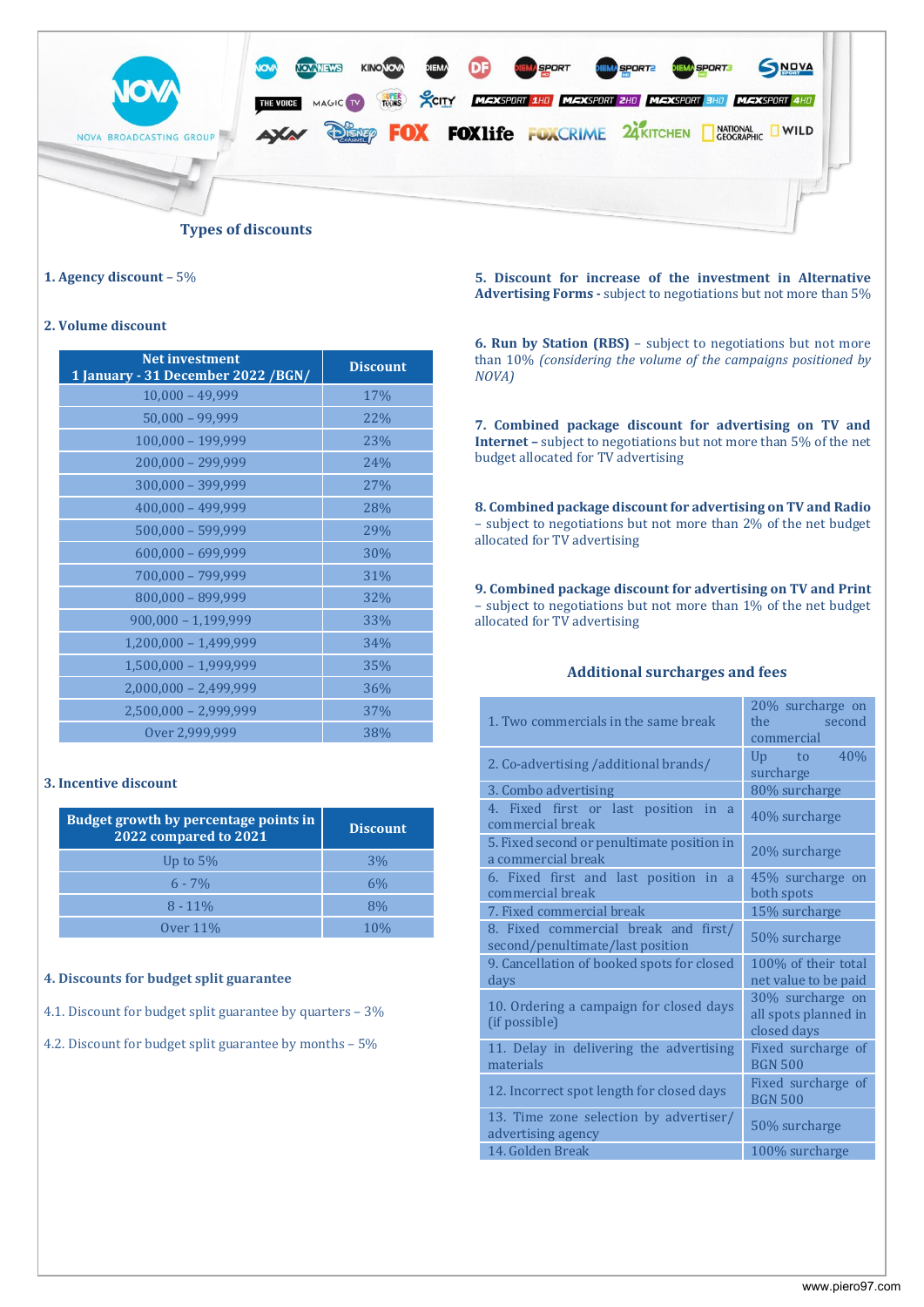

Advertising airtime from Nova Broadcasting Group EOOD, UIC 205738443 (NOVA) may be purchased by advertising agencies and advertisers by signing a Business agreement with a guarantee for a certain budget investment.

### **I. GENERAL PRINCIPLES**

NOVA prices its advertising airtime based on the forecast data for advertising inventory provided by peoplemetric agency GARB Audience Measurement Bulgaria AD, UIC 203346598 or other peoplemetric agency, appointed by NOVA, reported by NOVA's internal information system. NOVA invoices the advertising agencies/advertisers for the actually delivered rating points.

### **1. Methodology of selling**

Advertising airtime may be purchased in one of the following ways, depending on the methodology of planning for the offered television channels:

- **1) Packages with audience guarantee** based on TRP 30 (target rating points for a 30" spot) – for the group of channels as a whole or for a package of channels defined by NOVA according to the advertiser's target group. Adherence to the announced channel split is obligatory for all advertisers. Audience delivery shall be guaranteed for campaigns on the channels Nova, Diema, Kino Nova, Diema Family, Nova News, The Voice TV, Magic TV, Disney, Fox, Fox Crime, Fox Life, 24 Kitchen, National Geographic, National Geographic Wild, AXN, City TV and Super Toons. For Nova Sport the budget shall be distributed on a monthly basis with a fixed price per spot;
- **2) Separately for each channel by the monthly rate cards** – at spot price per program without audience guarantee. There is no limit to the number of channels, which may be purchased this way;
- **3) Advertising and sponsorship** on the channels DIEMA SPORT, DIEMA SPORT 2 and DIEMA SPORT 3, which are regulated separately in Section III below;
- **4) Alternative advertising forms** (for the channels in which they are available), which are regulated separately in Section IV below, and/or
- **5) Advertising in MAX SPORT 1, MAX SPORT 2, MAX SPORT 3 and MAX SPORT 4 channels**, provided that it is offered by NOVA and regulated in a separate rate card published on NOVA's website.

### **2. Packages with audience guarantee**

The advertiser/advertising agency plans, and NOVA positions the campaigns in order for the budget stipulated in the Business agreement to be achieved. If a certain campaign delivers more or less than the planned number of target rating

points, NOVA will respectively remove or add spots within the period of the Business agreement.

NOVA has the right to move (without prior approval of the advertiser or the advertising agency) up to 15% of the total number of ordered spots according to the parameters agreed by the parties. If the monthly channel distribution provided by NOVA is not adhered to, NOVA has the right to move spots in order to attain it.

NOVA determines the cost per rating point with audience guarantee for the advertiser/advertising agency, depending on the number of television channels included in the package, as well as on NOVA's available advertising inventory (based on target group A18 – 49) at the time of signing a Business agreement with the advertiser/advertising agency.

When a certain percentage of advertising inventory is sold out, NOVA shall have the right, but not the obligation, to change the cost, notifying the advertisers/advertising agencies thereof by an announcement on NOVA's website, and the new price shall come into effect two working days after the announcement's publishing. A condition for applying the respective cost per rating point is the signing of a Business agreement within the period in which the respective inventory is available (before it is sold out).

The advertiser/advertising agency may buy packages with audience guarantee for the specified target groups. The packages with audience guarantee include the television channels specified in the table below:

| <b>Package</b> | <b>Television channels</b>                                                                                                                                                                                                                          |
|----------------|-----------------------------------------------------------------------------------------------------------------------------------------------------------------------------------------------------------------------------------------------------|
| Package 1      | Nova, Diema, Kino Nova, Diema Family, Nova<br>Sport, Nova News, The Voice TV, Magic TV,<br>Disney, Fox, Fox Crime, Fox Life, 24 Kitchen,<br>National Geographic, National Geographic<br>Wild, AXN, City TV, Super Toons.                            |
| Package 2      | Television channels according to the<br>standard monthly split announced by NOVA<br>for each target group, but no less than<br>thirteen television channels. The package is<br>individual and taking into account the<br>advertiser's target group. |

The costs per point (CPPs) (applicable for a 30" spot) are based on the natural budget distribution by time zones, as follows: 60% in prime time (PT) and 40% - out of prime time. In case of a different split, the respective prime time coefficient shall be applied.

Bonuses provided according to a Business agreement (if any) shall be positioned by NOVA, unless explicitly specified otherwise.

### **3. Time zones**

The standard time zones distribution, valid for all channels, is: - - 60% of the budget - in prime time;

- - 40% of the budget - out of prime time.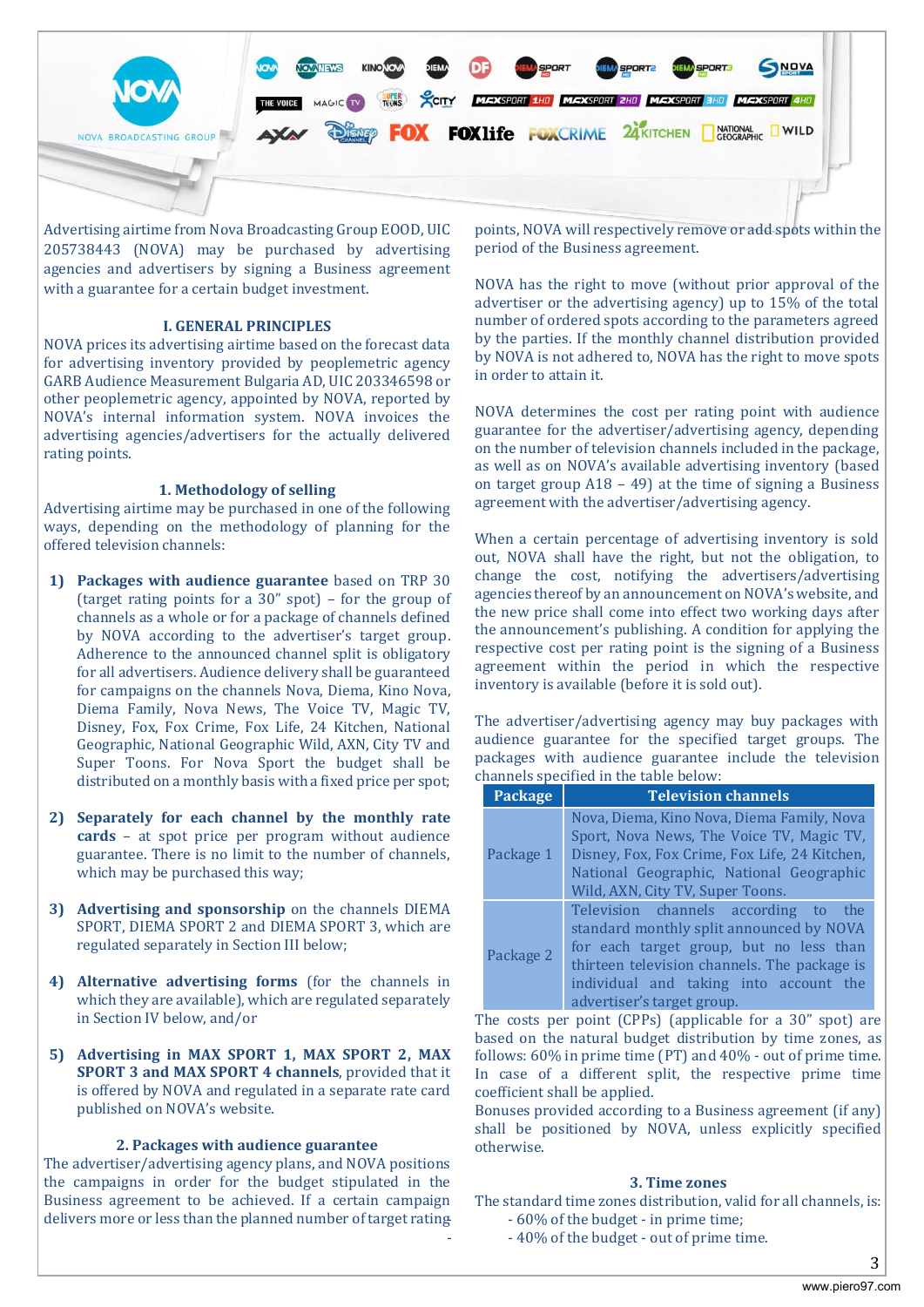

Every deviation of 5% from this distribution is subject to an additional increase or decrease of the CPP by applying the respective prime time coefficient. The budget share for advertising materials in prime time cannot be less than 50%.

The budget split by television channels of the group shall be applied to all advertising campaigns, except in the cases of separate channel(s) buying. The distribution by channels shall be communicated by NOVA to the advertiser/advertising agency.

### **4. Spot length coefficient**

When determining the price of every advertising material its length is taken into consideration by applying a spot length coefficient.

### **5. Seasonal index**

When determining the price of the advertising material, the respective month is taken into consideration. The seasonal index is applicable to all channels of NOVA's group. When campaigns are realized in two or more months, the seasonal index is applied to the planned number of rating points/spots in the corresponding month.

### **II. TYPES OF DISCOUNTS**

### **1. Agency discount**

NOVA offers an agency discount to all advertising agencies who purchase advertising airtime from NOVA.

### **2. Volume discount**

NOVA offers a volume discount based on the advertiser's net budget investment.

### **3. Incentive discount**

NOVA offers an incentive discount to each advertiser according to their net budget increase compared to the previous year.

The incentive discount shall be applied in advance, after signing a Business agreement guaranteeing an annual budget growth compared to the previous year. If the guaranteed growth level is increased during the year, the respective higher discount may be granted after signing an amendment to the already signed Business agreement. The new discount shall come into force for the advertising campaigns realized after the date the amendment is concluded, while the budget growth compared to the previous year is calculated for the whole year.

In case at the end of the Business agreement's term the guaranteed budget is not fulfilled, a lower Volume and Growth discount levels shall be applied corresponding to the budget actually realized within the term of the Business agreement.

### **4. Discounts for budget split guarantee**

**4.1. Discount for budget split guarantee by quarters**

NOVA offers a discount for advertisers/advertising agencies who, by signing a Business agreement, guarantee a quarterly budget split with a permissible deviation as specified below. The present discount shall be applied on a quarterly basis. If at the end of the respective quarter the advertiser/advertising agency has not adhered to the guaranteed budget split, the discount shall not be applied, and the cost of the target rating points, or spots aired in the respective quarter shall be recalculated accordingly and paid by the advertiser/ advertising agency. The permissible deviation per quarter is defined according to advertiser's budget under the signed Business agreement, as follows:

| Permissible<br>deviation* | Total net investment under the<br><b>Business agreement /BGN/**</b> |  |  |
|---------------------------|---------------------------------------------------------------------|--|--|
| <b>20%</b>                | Up to 250,000                                                       |  |  |
| <b>10%</b>                | $250,001 - 900,000$                                                 |  |  |
| 7%                        | $900,001 - 1,800,000$                                               |  |  |
| 5%                        | Over 1,800,000                                                      |  |  |

\* Percentage of the net investment guaranteed for the respective quarter

\*\* The net investment shall not include the investment in alternative advertising forms

### **4.2. Discount for budget split guarantee by months**

NOVA offers a discount for advertisers/advertising agencies who, by signing a Business agreement, guarantee a monthly budget split with a permissible deviation as specified below. The present discount shall be applied on a monthly basis. If at the end of the respective month the advertiser/advertising agency has not adhered to the guaranteed budget split, the discount shall not be applied, and the cost of the target rating points, or spots aired in the respective month shall be recalculated accordingly and paid by the advertiser/ advertising agency. The permissible deviation per month is defined according to advertiser's budget under the signed Business agreement, as follows:

| <b>Permissible</b><br>deviation* | Total net investment under the<br><b>Business agreement /BGN/**</b> |
|----------------------------------|---------------------------------------------------------------------|
| <b>20%</b>                       | Up to 250,000                                                       |
| <b>12%</b>                       | $250,001 - 900,000$                                                 |
| 9%                               | $900,001 - 1,800,000$                                               |
| 7%                               | Over 1,800,000                                                      |

\* Percentage of the net investment guaranteed for the respective month

\*\* The net investment shall not include the investment in alternative advertising forms

The discounts under Art. 4.1. and 4.2. are mutually exclusive. A discount chosen by the advertiser/advertising agency shall be applied, in accordance with the budget split guarantee.

**5. Discount for increase of the investment in Alternative Advertising Forms** – Advertisers who guarantee an increase of their investment in Alternative Advertising Forms in 2022 compared to 2021 shall be granted a discount subject to

4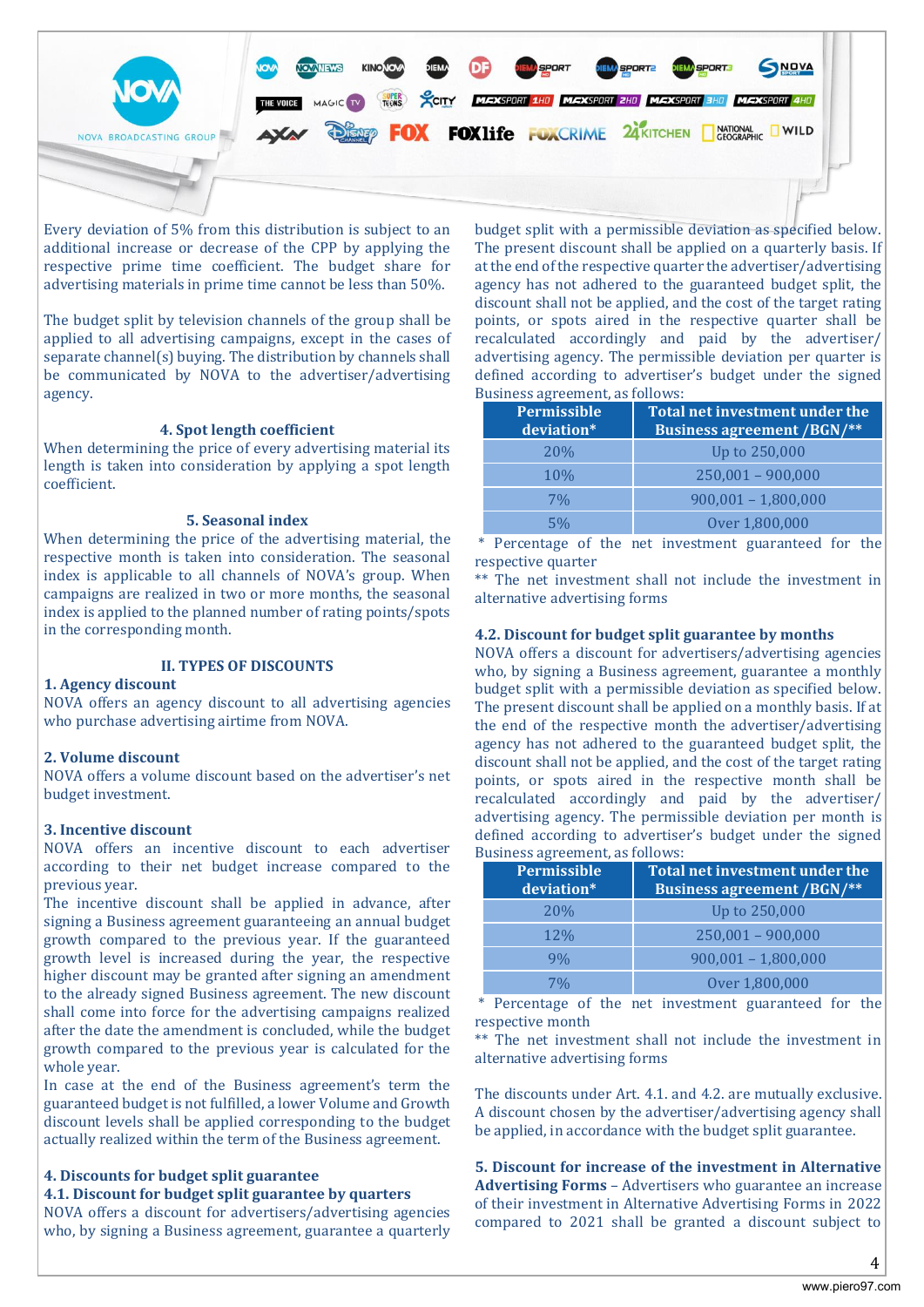

negotiations with reference to the volume of the increase and the investment, but not more than 5%.

**6. Run by Station** (RBS) – NOVA grants an RBS discount based on the percentage of rating points or advertising spots which NOVA has the right to move without prior approval of the advertiser or the advertising agency over the percentage specified in Section I, paragraph 2 above. The RBS discount is applied for campaigns positioned by NOVA, without prior approval of a media plan and without a commitment for airing in specific programs in all channels with audience guarantee and under the following conditions:

**A)** period of the campaign, target group and budget - defined by the advertising agency/advertiser;

**B)** rating points distribution by channels at the chosen target group and for a period, no shorter than four consecutive weeks - defined by NOVA.

### **7. Combined package discount for advertising on TV and Internet**

Advertisers who guarantee advertising investment in the websites specified by NOVA shall be granted a discount subject to negotiations with reference to the volume of the campaigns. The present discount shall be applied only to the TV budget in NOVA.

### **8. Combined package discount for advertising on TV and Radio**

Advertisers who guarantee advertising investment in the radio stations from the corporate group of NOVA (Radio The Voice, Radio Magic FM, Radio Vitosha and Radio Veselina) shall be granted a discount subject to negotiations with reference to the volume of the campaigns. The present discount shall be applied only to the TV budget in NOVA.

### **9. Combined package discount for advertising on TV and Print**

Advertisers who guarantee investment in print advertising in the print publications from the corporate group of Nova shall be granted a discount subject to negotiations with reference to the volume of the campaigns. The present discount shall be applied only to the TV budget in NOVA.

NOVA and the advertiser/advertising agency may negotiate additional discounts in accordance with agreed specific requirements, which are to be included in the Business agreements, observing the good commercial practices.

The discounts under the current Rate Card are calculated as a sum total (sum of all applicable discounts), unless otherwise specified. In case during the year the advertiser starts using another advertising agency's services for its campaign management, the conditions granted by NOVA under the annual Business agreement shall remain valid and in full force for the advertiser, not for the advertising agency.

The discounts for advertising and sponsorship on the television channels DIEMA SPORT, DIEMA SPORT 2 and DIEMA SPORT 3, sponsorship, product placement and other alternative advertising forms are defined separately and are listed below.

In case the advertiser/advertising agency does not comply with any of the conditions for granting a discount or due to the actual parameters of the deal with NOVA, should be granted a lower level of a certain discount, NOVA recalculates the discounts granted under the concluded Business agreement, with effect from the commencement of its term.

In case of change in the portfolio of channels, specified in this Rate Card, NOVA notifies the advertisers/advertising agencies on its website, 10 days prior to the respective change's coming into effect whereby the new channels shall be included in the respective Package(s) and the removed channels shall be excluded therefrom.

### **III. ADVERTISING AND SPONSORSHIP ON THE TV CHANNELS DIEMA SPORT, DIEMA SPORT 2 and DIEMA SPORT 3**

NOVA offers advertising and sponsorship on the TV channels DIEMA SPORT, DIEMA SPORT 2 and DIEMA SPORT 3 under the following conditions:

**1.** Gross prices for a spot in an advertising break\* and sponsorship (sponsorship tags) in the following championships/races:

| championsmps/raccs.<br><b>Sports event</b>                     | Advertising<br>spot up to<br>7" | Advertising<br>spot<br>$8 - 17"$ | <b>Advertising</b><br>spot<br>18-32" |
|----------------------------------------------------------------|---------------------------------|----------------------------------|--------------------------------------|
| efbet League,<br><b>Bulgarian cup</b><br>season 2021/22        | 2,400                           | 3,200                            | 4,000                                |
| Second<br>Professional<br>League<br>season 2021/22             | 1,080                           | 1,440                            | 1,800                                |
| Premier<br>League, FA<br>Cup, Carabao<br>Cup<br>season 2021/22 | 2,400                           | 3,200                            | 4,000                                |
| English<br>Football<br>League<br>season 2021/22                | 1,080                           | 1,440                            | 1,800                                |
| <b>Bundesliga</b><br>season 2021/22                            | 1,740                           | 2,320                            | 2,900                                |
| 2. Bundesliga<br>season 2021/22                                | 1,080                           | 1,440                            | 1,800                                |
| <b>DFB-Pokal</b><br>season 2021/22                             | 990                             | 1,320                            | 1,650                                |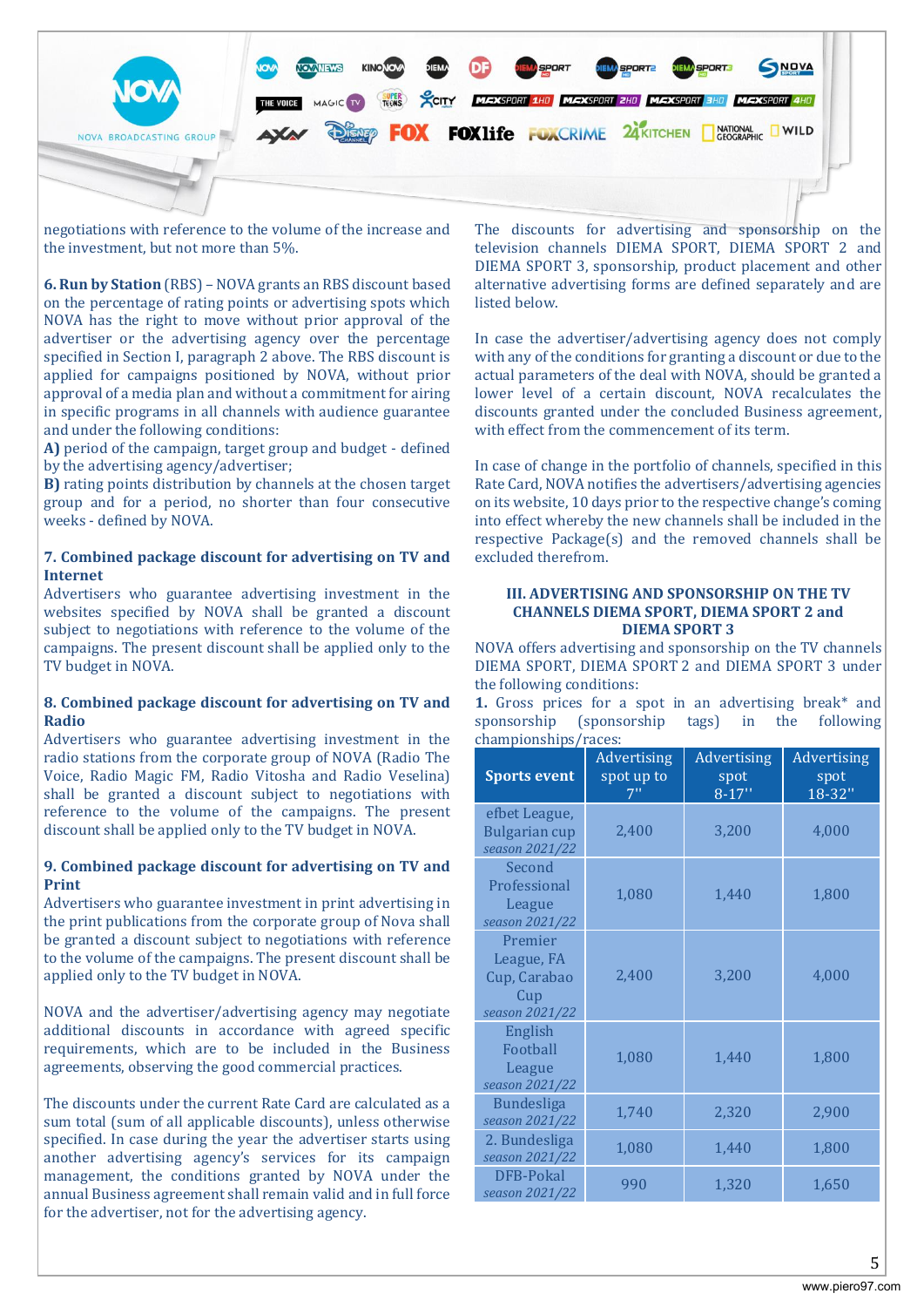

| гтенсп<br>Ligue 1<br>season 2021/22               | 1,200 | 1,600 | 2,000 |
|---------------------------------------------------|-------|-------|-------|
| <b>Super League</b><br>Greece 1<br>season 2021/22 | 1,200 | 1,600 | 2,000 |
| Formula 1<br>season 2022                          | 1,850 | 2,450 | 3,100 |
| <b>NBA</b><br>season 2021/22                      | 1,200 | 1,600 | 2,000 |

| <b>Sports event</b>                                      | <b>Gross price for sponsorship</b><br>tags $2x7''$ /BGN/ |
|----------------------------------------------------------|----------------------------------------------------------|
| Premier League, FA Cup,<br>Carabao Cup<br>season 2021/22 | 4,000                                                    |
| Formula 1<br>season 2022                                 | 3,100                                                    |
| <b>NBA</b><br>season 2021/22                             | 2.000                                                    |

*\* Advertising breaks in a championship/race are considered to be all advertising breaks aired up to 15 minutes before the beginning, during, and 15 minutes after the end of the respective championship/race.*

**2.** The maximum length of an advertising break is 256 (two hundred and fifty-six) seconds.

**3.** The following surcharges shall apply to the prices specified in the first table under Section III, p. 1 above:

- − Fixed first or last position in a commercial break\* 40%;
- Fixed second or penultimate position in a commercial break\* - 20%.

*\* In all sports events preferential, positions shall be the ones (first/ last/ second/ penultimate) which are the closest to the respective live sports content. For instance, in the advertising break before the first half of a football match preferential positions shall be only the penultimate and the last positions before the commencement of the match; in the advertising break after the first half of a football match preferential positions shall be only the first and the second positions after the end of the first half of the match. The number of preferential positions, which the advertiser is entitled to purchase, is subject to limitation and shall be additionally agreed with NOVA's Sales Department.*

**4.** No discounts under the current Rate Card shall be applied to the prices specified in the tables in Section III, p. 1, except for the 5% agency discount.

**5.** NOVA does not guarantee rating points delivery for the advertising and sponsorship described in the current section. **6.** For all other sports programs, different from the ones listed in Section III, p. 1, as well as for programs aired on TV channels different from DIEMA SPORT, DIEMA SPORT 2 and DIEMA SPORT 3, special rates and discounts shall be applied which shall be published on the website [www.nova.bg](http://www.nova.bg/) or for which the Sale's Department of NOVA prepares an individual offer.

requirements/limitations for sponsorship and advertising of certain products and services, according to the contracted conditions with the respective licensors. NOVA reserves its right to determine other programs for which special rates and discounts shall apply.

### **IV. ALTERNATIVE ADVERTISING FORMS**

For the programs of Nova, Diema, Kino Nova, Diema Family, Nova Sport, Nova News, The Voice TV and Magic TV NOVA offers all or some of the following alternative advertising forms:

**1) Sponsorship tags** – form of sponsorship, up to 7 seconds long, aired before and after the program's separate parts. Sponsorship tags are sold in pairs – opening and closing one; **2) Branded promo** – promotes a certain program and contains a sponsorship or an advertising part with a maximum duration of 12 seconds and a promotional part of up to 10 seconds;

**3) Branded Break ID** – an advertising spot, 5 seconds long, marked with a caption "Advertisement", opening and closing the advertising break. Branded break IDs are always sold in pairs – opening and closing one;

**4) Branded bug/cut-in** – a short static or dynamic advertising form, up to 7 seconds long. It is aired during the program's content;

**5) Branded menu** – an advertising form integrating the advertiser's graphic elements into the channels' program menus. The total duration of the form is up to 15 seconds.

| <b>Advertising form</b>    | <b>Index to</b><br>30" spot<br>price | <b>Maximum</b><br>duration in<br>seconds             |
|----------------------------|--------------------------------------|------------------------------------------------------|
| 2 x 7" sponsorship<br>tags | 100%                                 | 14"                                                  |
| Branded promo              | 70%                                  | Up to 12" of the<br>advertising/<br>sponsorship part |
| 2 x 5" break IDs           | 120%                                 | 10"                                                  |
| Branded bug/cut-in         | 60%                                  | 7"                                                   |
| <b>Branded</b> menu        | 120%                                 | 15"                                                  |

NOVA prices alternative advertising forms as described in the table above, in accordance with the current monthly rate card for the channels Nova, Diema, Kino Nova, Diema Family, Nova Sport, Nova News, The Voice TV and Magic TV.

Alternative advertising forms are offered without rating points guarantee. If necessary, for the analysis of an advertising campaign that includes alternative advertising forms, the spot length coefficients according to this Rate Card shall apply for the purposes of equating to target rating points for 30'' spot.

Upon request and for an additional payment, NOVA may offer the production of each of the alternative advertising forms listed above.

6